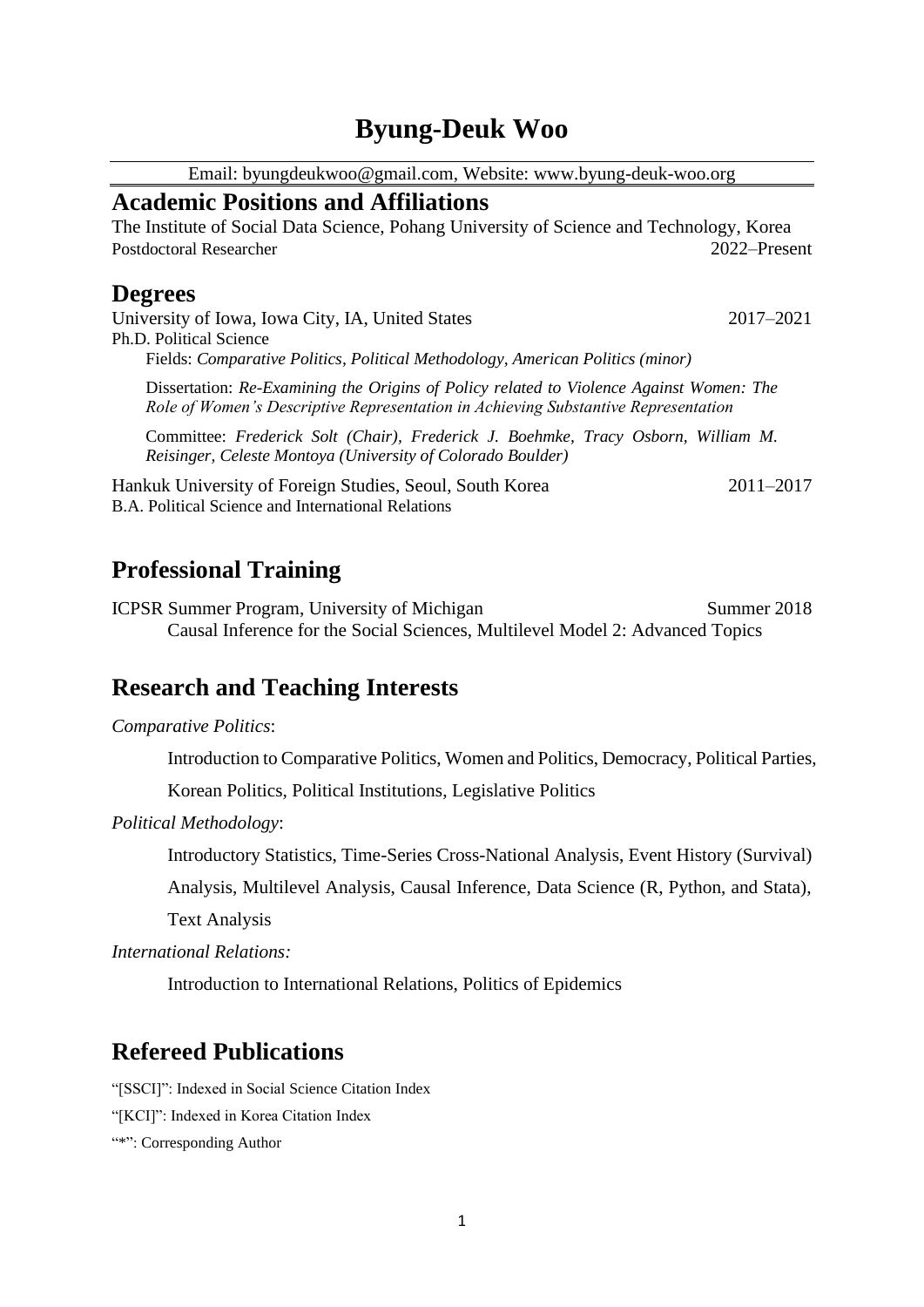- 13. **Woo, Byung-Deuk**, Lindsey Goldberg, and Frederick Solt\*. 2022. "Public Gender Egalitarianism: A Dataset of Dynamic Comparative Public Opinion Toward Egalitarian Gender Roles in the Public Sphere." *British Journal of Political Science*, Forthcoming. [SSCI]
- 12. **Woo, Byung-Deuk**. 2022. "The Impacts of Gender and Electoral System on Environmental Bill Sponsorship: Evidence from the 17th and 20th Korean National Assembly." *Journal of Future Politics*, Forthcoming. [KCI]
- 11. **Woo, Byung-Deuk**. 2022. "The Impacts of Gender-Related Factors on the Adoption of Anti-Human Trafficking Laws in Sub-Saharan African Countries." *Sage Open*, 12(2): 1-17. [SSCI]
- 10. **Woo, Byung-Deuk**. 2022. "The Impacts of Gender and Previous Cosponsoring Experience of Legislators on the Violence Against Women Bills Sponsorship: An Empirical Analysis of the Korean National Assembly." *Social Science Studies*, Forthcoming. [KCI] – Published by Sogang University in Korea.
- 9. **Woo, Byung-Deuk** and Ki Eun Ryu\*. 2022. "Women's Descriptive Representation and Ratification of International Human Rights, Environmental, and Women's Treaties: A Time-Series Cross-National Analysis." *Journal of Contemporary Politics*, 15(1): 113-151. [KCI] – Published by Sogang University in Korea.
- 8. Lee, Na Kyeong, Jae Mook Lee, and **Byung-Deuk Woo\***. 2022. "The Link between the COVID-19 and the Presidential Approval Rate: The Evidence from South Korea." *Korea Observer,* 53(1): 105-133. [SSCI]
- 7. **Woo, Byung-Deuk**. 2021. "The Heterogeneous Impacts of the Ratification of CEDAW on the Adoption of Violence Against Women Laws." *Korean Journal of International Studies*, 19(3): 339-375. [KCI] – Published by the Korean Association of International Studies.
- 6. Choi, Jeongho and **Byung-Deuk Woo\***. 2021. "The Legacy of Pro-Democracy Mass Protest and Democratic Survival: A Cross-National Survival Analysis from 1946 to 2016." *Social Science Studies*, 29(2): 76-125. [KCI] – Published by Sogang University in Korea.
- 5. **Woo, Byung-Deuk**. 2021. "Women's Descriptive Representation Facilitates the Adoption and Implementation of Laws Related to Violence Against Women: Evidence from Asian Countries." *Asian Women,* 37(2): 1-33. [SSCI]
- 4. **Woo, Byung-Deuk**. 2021. "The Link between the Adoption of Policies Combating Violence Against Women and Women's Descriptive Representation: Empirical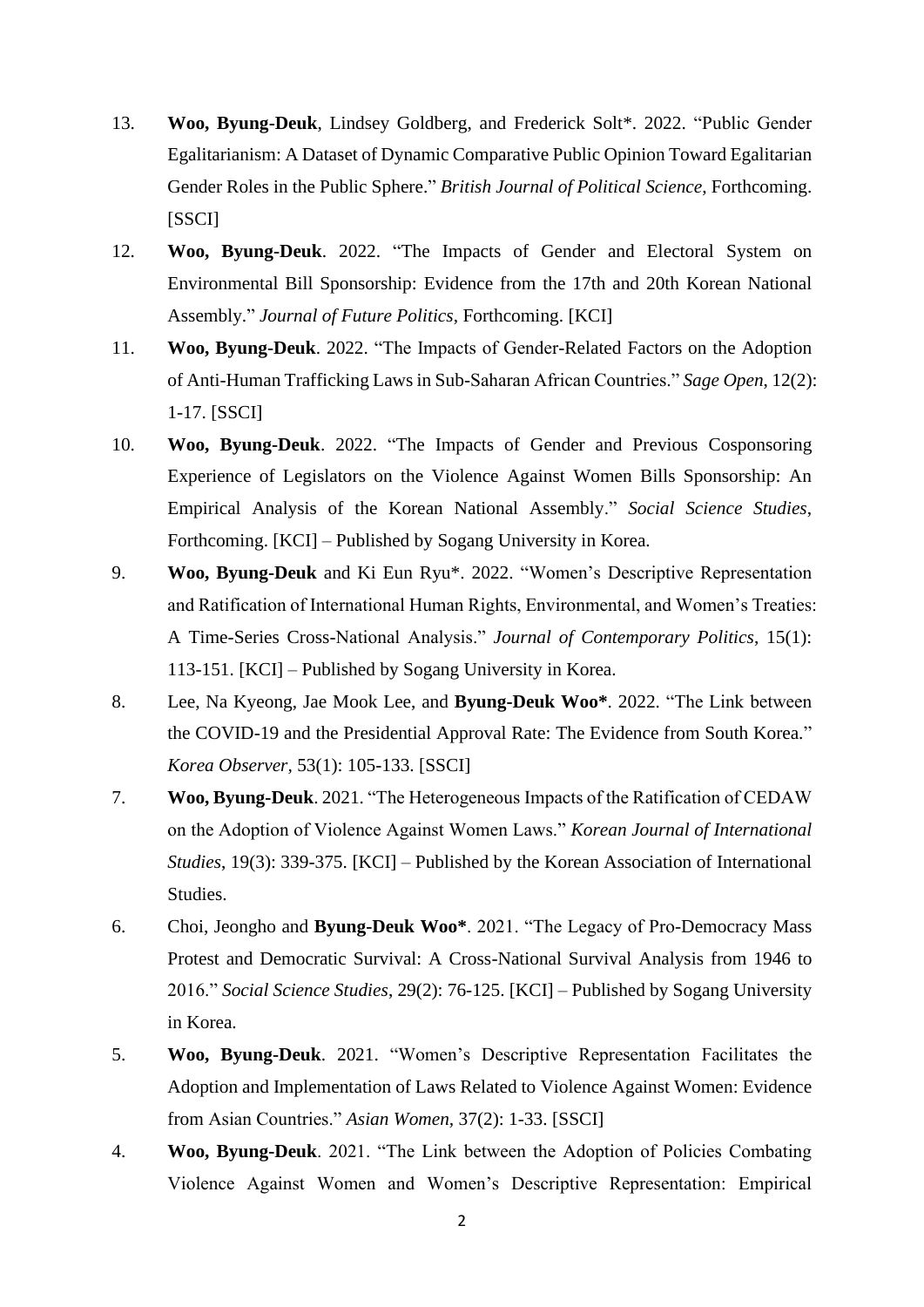Evidence from a Time Series Cross-National Analysis." *Journals of Women's Studies*, 31(1): 89-134. [KCI] – Published by Pusan National University in Korea.

- 3. **Woo, Byung-Deuk**. 2021. "The Effective Number of Political Parties as a Determinant of Public Health." *The Journal of Social Paradigm Studies,* 35(3): 39-95. [KCI] – Published by Kyoung Hee University in Korea.
- 2. **Woo, Byung-Deuk**. 2020. "Does the ROK-U.S. Military Alliance deter Missile Provocations from North Korea? A Plausible Answer from Statistical Approach." *Korean Journal of Security Affairs*, 25(2): 102-126. [KCI] – Published by Research Institute for National Security Affairs in Korea.
- 1. **Woo, Byung-Deuk**. 2019. "Why does North Korea Commit Provocations?" *Korean Journal of Defense Analysis*, 31(1): 43-59. [SSCI]

### **Under Review**

#### – **After First Decision**

**Woo, Byung-Deuk** and Ki Eun Ryu\*, "The Nonlinear Impact of Women's Descriptive Representation: An Empirical Study on the Ratification of Women Rights Treaties." Invited to 2nd revise and resubmit

### – **Before First Decision**

- **Woo, Byung-Deuk\*** and Na Kyeong Lee, "An Empirical Assessment of the Effectiveness of Gender Budget Initiatives on Women's Political Empowerment."
- **Woo, Byung-Deuk** and Hoshik Nam\*, "Women and Peace Theory and Civil Conflict Intensity."
- Choi, Jeongho and **Byung-Deuk Woo\***, "Support for a Strong Leader or Democracy, or Both?"
- Choi, Jeongho and **Byung-Deuk Woo\***, "Public Support for Democracy and Different Patterns of Democratic Backsliding."
- **Woo, Byung-Deuk** and Jungmin Song\*, "Voter Waiting Times and Voter Turnout."
- **Woo, Byung-Deuk**, "The Link between Women's Descriptive Representation in Subnational Legislatures and Women-Friendly Bill Sponsorship: An Empirical Evidence from South Korea<sup>"</sup>

### **Works in Progress**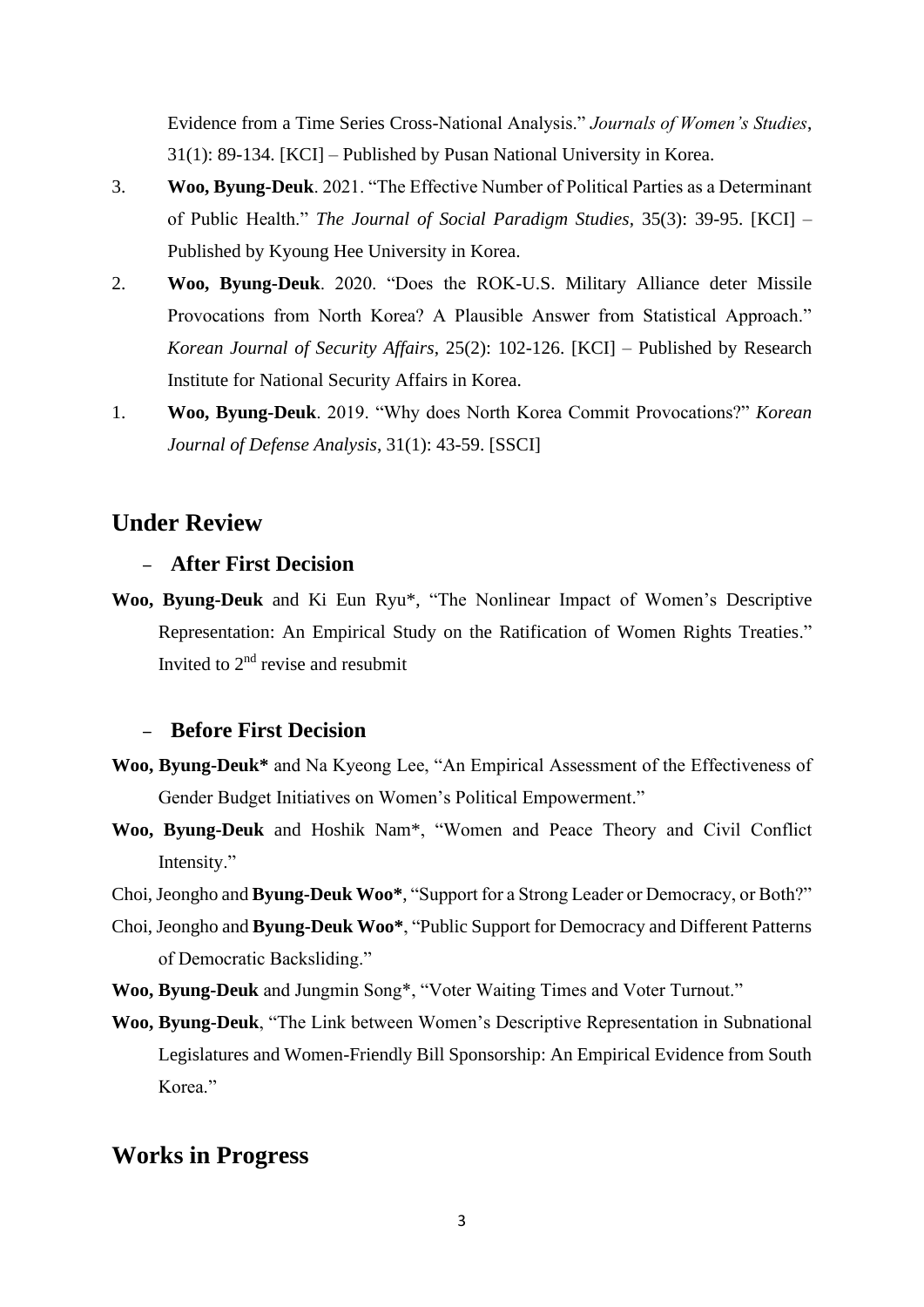#### – **Working Papers**

- What Drives Biases in Self-Reported Corruption Behavior? Fear of Punishment, Bureaucratic Sphere, and Individual Attributes in Four Eurasian Countries [with William M. Reisinger and Marina Zaloznaya]
- Gendered Punishment? How The Public Perceives a Failed Female Political Leader [with Tracy Osborn and Mi-son Kim]

Women, Peace, and Security: An Empirical Analysis on Terrorism [with Hoshik Nam]

- The Influence of Female Legislators on the Legislative Behaviors of Male Counterparts: Evidence from South Korea
- The Link Between Governmental Response Speed and Sentiments of Complaints: Empirical Evidence from Public Complaints Big Data in South Korea [with Sungwon Jung, Eunchae Lee, Jiin Lee, Mingu Lee, and Haegyun Park]
- The Conditional Relationship among Gender, Electoral Systems, and Issue Salience on Bill Sponsorship Concerning Environmental Issues

The Backlash against Feminist Movements

#### – **Book Projects**

Gender Egalitarianism and Gender Equality: Public Opinion, Politics, and Policy in Global

Perspective [with Frederick Solt]

*This book project is funded by Korea Inequality Research Lab, Gachon College of Liberal Arts & Sciences and Graduate School of Social Policy, Gachon University.*

## **Teaching Experience**

### – **Pohang University of Science and Technology**

#### *Guest Lecturer*

Nuclear Power and Social Issues-Lectures for International Students (NUCE:503) Spring 2022

*Taught six-session lectures related to nuclear power and social issues in South Korea for international students.*

Introduction of Advanced Nuclear Convergence of Future Society (NUCE: 719C) Spring 2022

*Taught one-session lecture related to nuclear power, social conflicts, and the convergence of social science and nuclear technology.*

### – **University of Iowa**

*Instructor*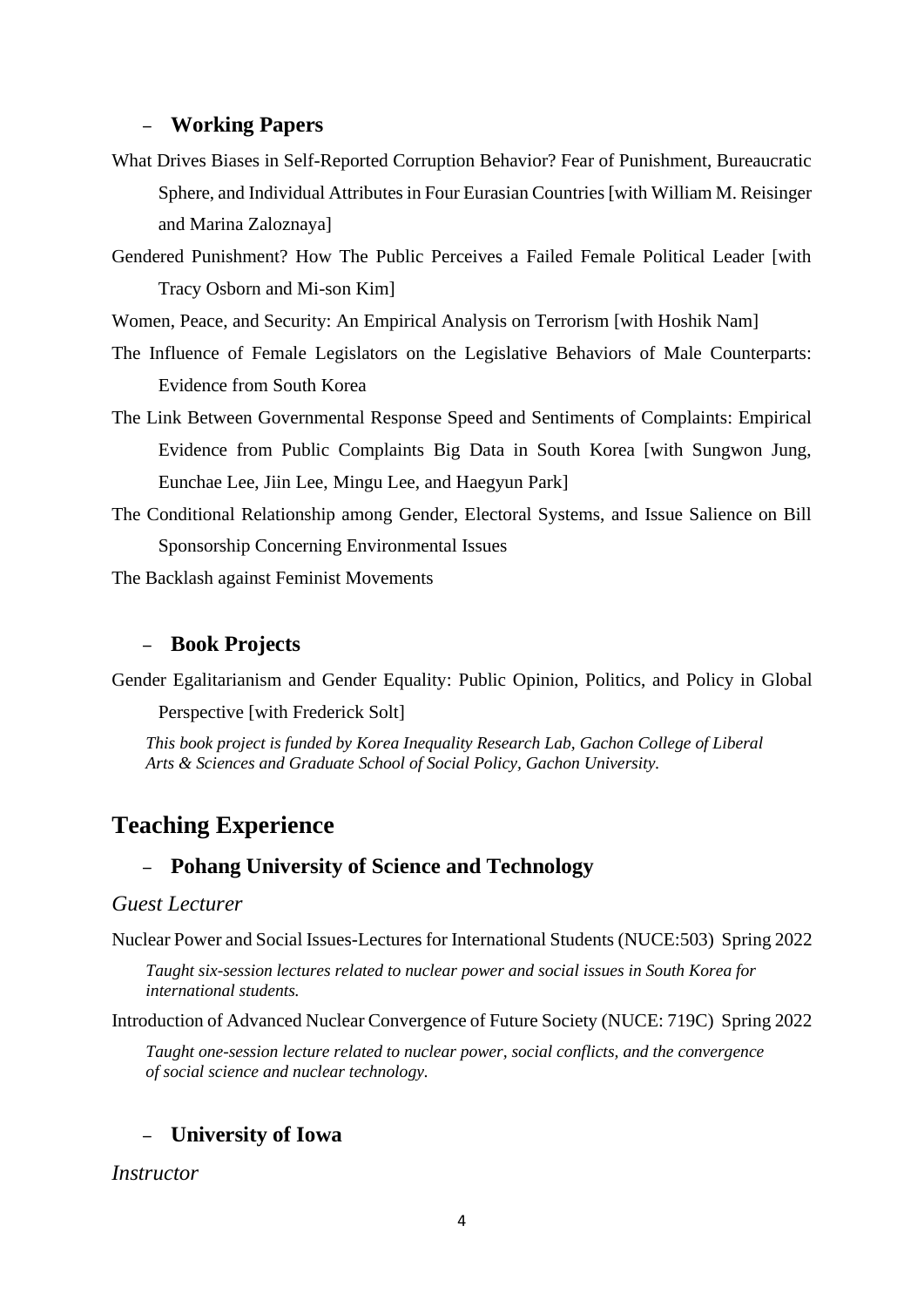| Politics of Epidemics: International Conflict and Cooperation (POLI:3550) | Fall 2020 |
|---------------------------------------------------------------------------|-----------|
| Introduction to American Foreign Policy (POLI:1501)                       | Fall 2019 |

#### *Teaching Assistant*

| Introduction to Politics of Class & Inequality (POLI:1800) | Spring 2021            |
|------------------------------------------------------------|------------------------|
| American Public Policy (POLI:3111)                         | Spring 2019            |
| Introduction to American Foreign Policy (POLI:1501)        | Fall 2018, Spring 2020 |
| Introduction to Comparative Politics (POLI:1400)           | Spring 2018            |
| International Conflict (POLI:3512)                         | Fall 2017              |

#### *Course Developer, Guest Lecturer and Department Service*

Course Developer and Guest Lecturer: Introduction to Comparative Politics Summer 2021

*Developed the Introduction to Comparative Politics course*. *Provided seven-session lectures related to Regime Types, Electoral Institutions and Political Parties, Party Systems, Measures of Regime Types and Regime Changes, Globalization, Gender and Politics, and Comparative Approaches.*

#### Instructor: Math Camp Summer 2020, Summer 2021

*Taught week-long basic mathematics and statistics course for incoming graduate students.*

#### Instructor: Review from OLS to MLE Summer 2020

Taught four-session reviews of OLS to MLE for 2<sup>nd</sup> year graduate students.

#### Guest Lecturer: Intro Methods Fall 2019

*Taught three-session lectures related to visualization through STATA and R, Monte Carlo Simulation, basic STATA commands for OLS and Logistic Regression for 1st year graduate students.*

Department Service Collaboratory Manager Fall 2019–Spring 2020

*Gave undergraduate students, graduate students, and faculty members advice and help with methodology, statistics, STATA, and R.*

### **Research Experience**

### – **Pohang University of Science and Technology**

| Researcher for the Development of Social Data Science Major | 2022–Present |
|-------------------------------------------------------------|--------------|
|-------------------------------------------------------------|--------------|

*Research Grant (\$500,000,000) from the SK Hynix Inc.*

Researcher for the Regional Cooperation Measures to Increase Public Acceptance of Nuclear

Power Plants 2022–Present

*Research Grant (\$50,000,000) from the South Korean Ministry of Trade, Industry, and Energy*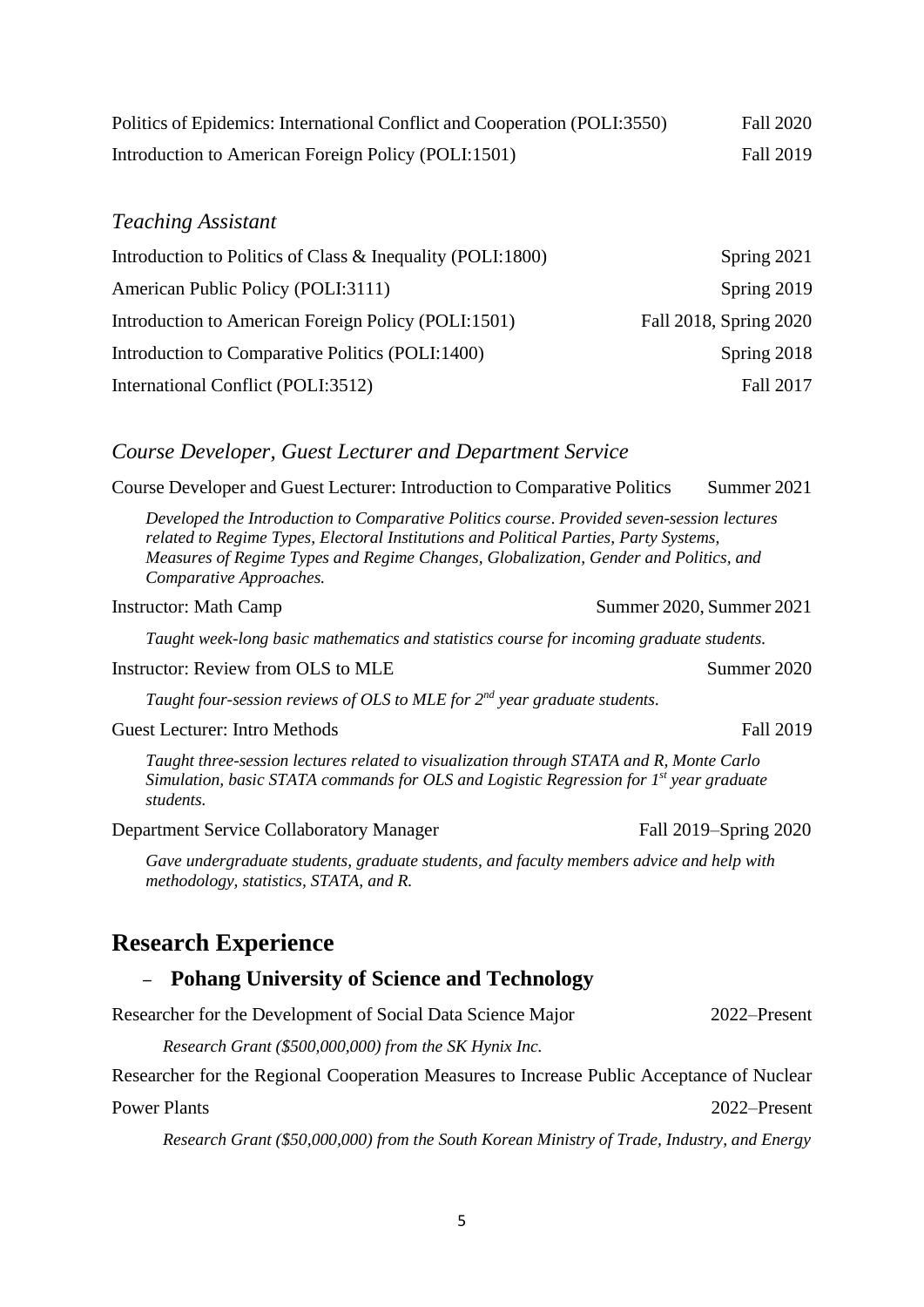Researcher for Brain Korea 21 Advanced Nuclear Power Convergence Education Research for Future Society 2022–Present *Research Grant (\$750,000,000) from the South Korean Ministry of Education* Researcher for Brain Korea 21 Advanced Nuclear Power Convergence Education Research for Future Society 2022–Present *Research Grant (\$750,000,000) from the South Korean Ministry of Education* Researcher for Fostering Students with Convergent Thinking Ability to Enhance Corporate Social Value 2022–Present *Research Grant (\$400,000,000) from the POSCO Research Institute*

### – **University of Iowa**

| <b>Research Assistant for Prof. William Reisinger</b>  | Summer 2020 |
|--------------------------------------------------------|-------------|
| Project: Survey List Experiment on Eurasian Countries. |             |
| <b>Research Assistant for Prof. Elise Pizzi</b>        | Summer 2019 |
| Project: Migration in China.                           |             |

### **Conference Presentations and Workshops**

- 13. **Byung-Deuk Woo**, "The Link between Women's Descriptive Representation in Subnational Legislatures and Women-Friendly Policy Adoption by Subnational Governments: An Empirical Evidence from South Korea", Spring Conference of The Korean Association of Party Studies-The Korean Association of Electoral Studies, 2022.
- 12. **Byung-Deuk Woo**, "The Impacts of Anti-Feminist Backlash in SNSs on Legislators' Bill Sponsorship concerning Violence Against Women: Empirical Evidence from South Korea", Spring Conference of The Korean Association for Information Society–The Korean Media Management Association, 2022.
- 11. **Byung-Deuk Woo,** Lindsey Goldberg, and Frederick Solt, "Public Gender Egalitarianism: A Dataset of Dynamic Comparative Public Opinion Toward Egalitarian Gender Roles in the Public Sphere", Midwest Political Science Association, 2022.
- 10. Choi, Jeongho and **Byung-Deuk Woo**, "The Impacts of Public Support for Democracy on Different Patterns of Democratic Backsliding", Midwest Political Science Association, 2022.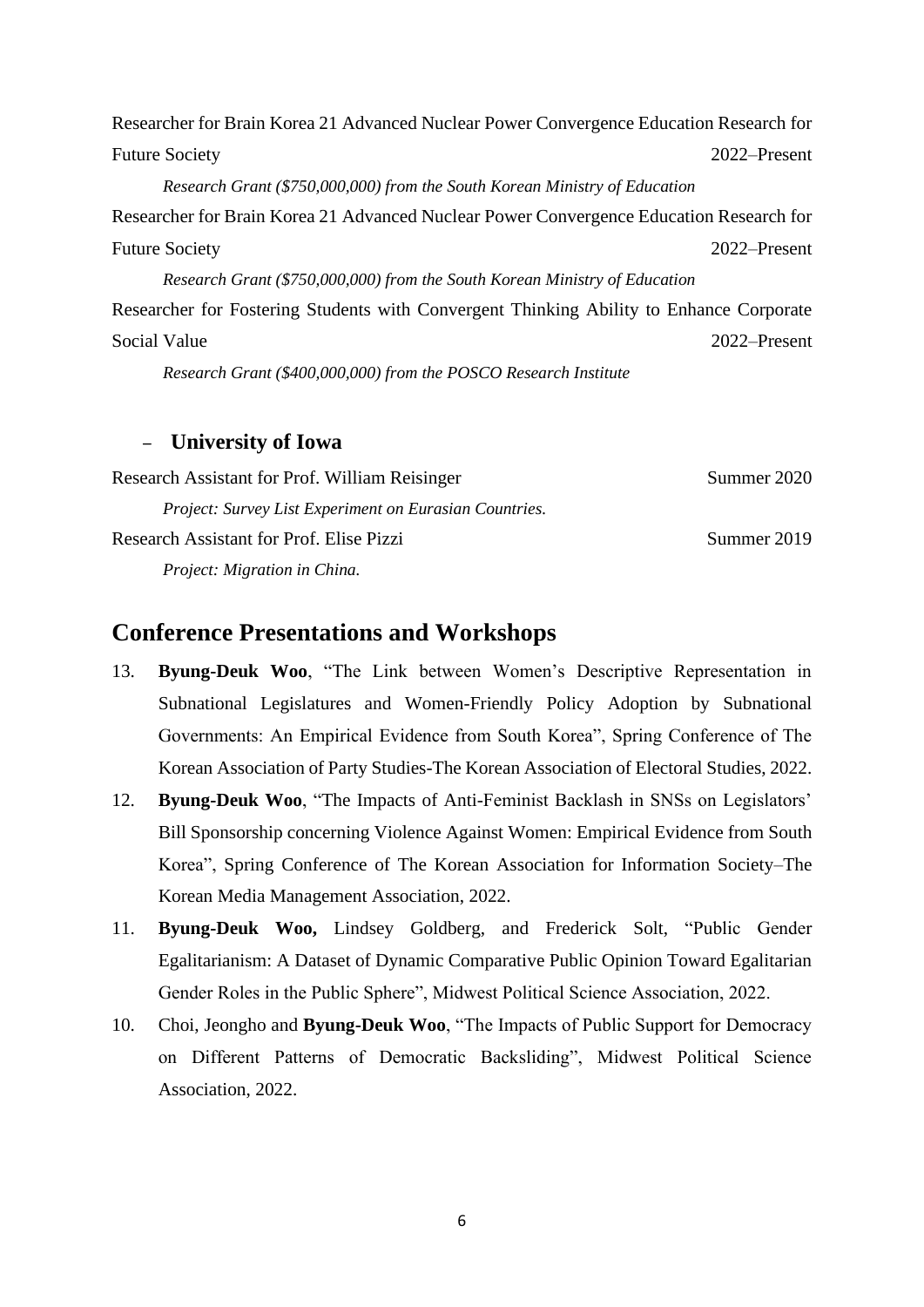- 9. **Byung-Deuk Woo**, Tracy Osborn, and Mi-son Kim, "Gendered Punishment? How the Public Perceives a Failed Female Political Leader", Midwest Political Science Association, 2022.
- 8. Choi, Jeongho and **Byung-Deuk Woo**, "Public Support for Democracy and Different Patterns of Democratic Backsliding", Southern Political Science Association, 2022.
- **7. Woo, Byung-Deuk**, "The Origins of Violence Against Women Laws and Women's Descriptive Representation: The Case of Korean National Assembly, 1948–2020", Joint Conference of Korean Political Science Association–American Political Science Association, 2021.
- 6. **Woo, Byung-Deuk** and Hoshik Nam, "Women and Peace Theory and Civil Conflict Intensity", International Studies Association Midwest Annual Conference, 2021.
- 5. **Woo, Byung-Deuk** and Frederick Solt, "Gender Egalitarianism and Gender Equality: How Public Opinion Shapes Politics and Policy in Global Perspective", Korea Inequality Research Lab Annual Workshop, 2021.
- 4. Reisinger, William M, Marina Zaloznaya, and **Byung-Deuk Woo**, "What Drives Biases in Self-Reported Corruption Behavior? Fear of Punishment, Bureaucratic Sphere, and Individual Attributes in Four Eurasian Countries", European Consortium for Political Research, 2020.
- 3. **Woo, Byung-Deuk**, "Diffusion after Diffusion: Adoption and Implementation of Laws about Violence Against Women", Midwest Political Science Association, 2019.
- 2. **Woo, Byung-Deuk** and Si-ae Kim, "The Influence of Subnational Democracy on Public Health: A Case of Nigeria?", Midwest Political Science Association, 2019.
- 1. **Woo, Byung-Deuk**, "Do More Political Parties Increase the Quality of Democracy?", Southern Political Science Association, 2019.

## **Awards and Honors**

Research Grant (\$3,000), The Korean Sociological Association (2022) Travel Grant (\$700), Department of Political Science, University of Iowa (2021) Graduate College Summer Fellowship (\$5,000), University of Iowa (2021) Graduate Post-Comp Research Fellowships (\$10,500), University of Iowa (2021) Travel Grant (\$400), Department of Political Science, University of Iowa (2019) GSS/Graduate College Presentation Travel Funds (\$750), University of Iowa (2019) Summer Training Grant (\$2,400), Department of Political Science, University of Iowa (2018)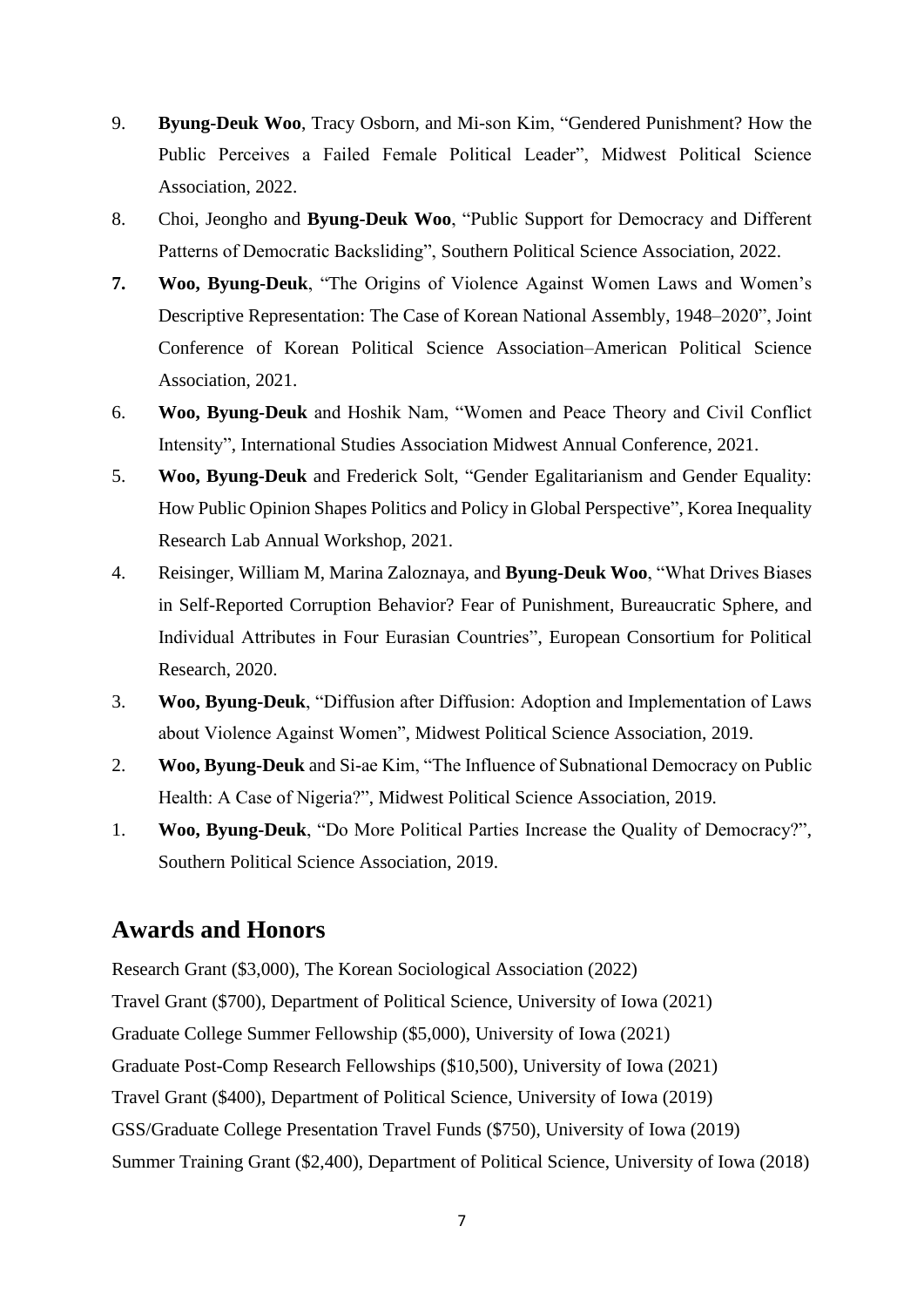Travel Grant (\$500), Department of Political Science, University of Iowa (2018) Summa Cum Laude, Hankuk University of Foreign Studies (2017) Exchange Student Scholarship (\$3,000), Hankuk University of Foreign Studies (2015) Presidential Fellowship (\$3,000), Hankuk University of Foreign Studies (2014) Political Science Dean's Fellowship (\$3,000), Hankuk University of Foreign Studies (2012, 2016)

### **Service and Experience**

Reviewer for *Korea Observer*, *Comparative Democratic Studies*

- Judge, Spring Undergraduate Research Festivals, Iowa Center for Research by Undergraduates, 2019.
- Discussant, Panel on Governance and Public Administration, Midwest Political Science Association, 2019.

Republic of Korea Army (ROK Army) *Sergeant (OR-5), Reserve (2013.12–Present), Active Duty (2012.03–2013.12)*

# **Professional Affiliation**

Member of The Korean Association of International Studies Member of American Political science Association Member of Midwest Political Science Association Member of Southern Political Science Association Member of ISA-Midwest Member of The Korean Association for Information Society

### **Skills**

Analysis & Programming: STATA, Python, R, SPSS Application: Markdown, Git (GitHub) Language: English (Fluent), Korean (Native)